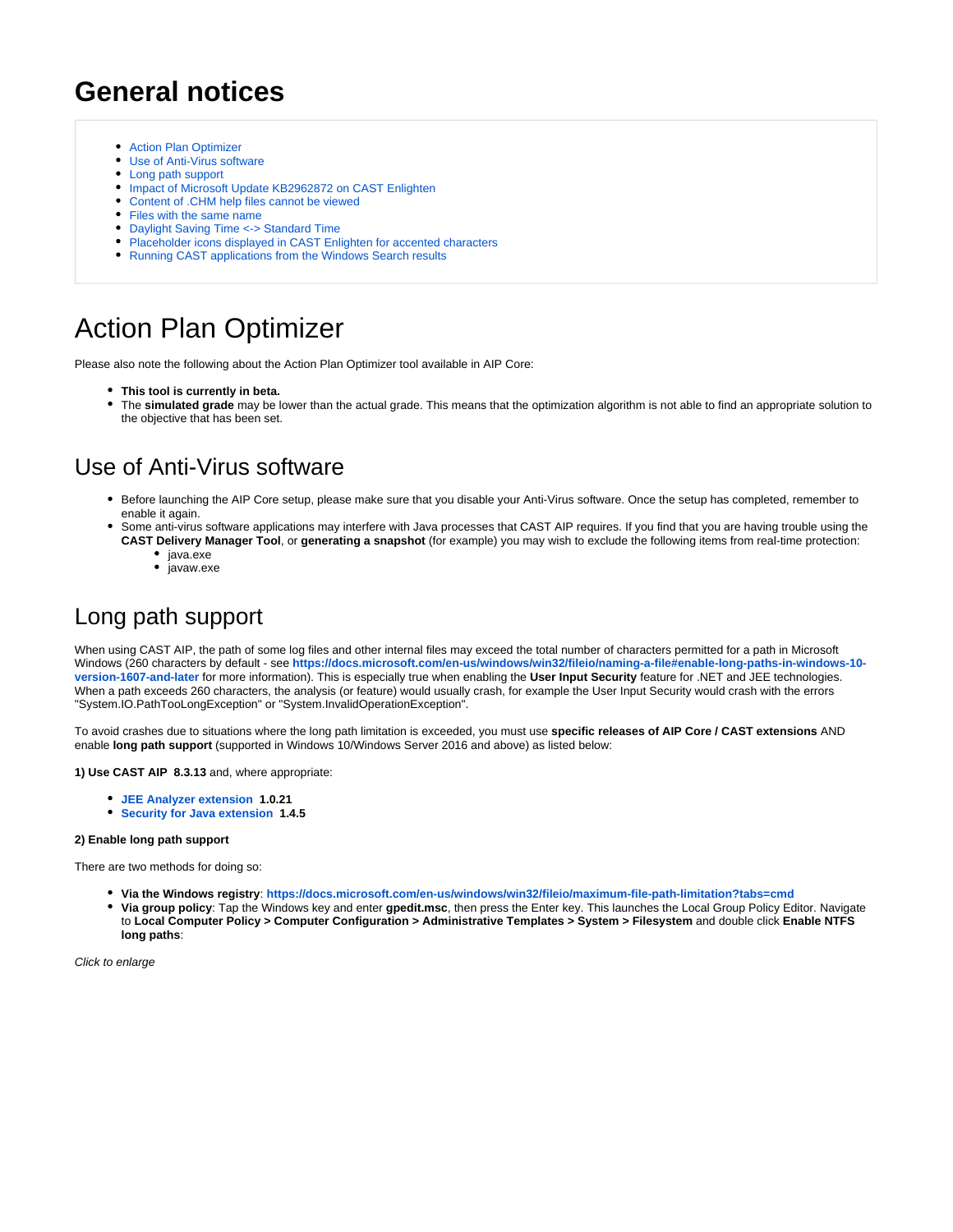

<span id="page-1-0"></span>Impact of Microsoft Update KB2962872 on CAST Enlighten